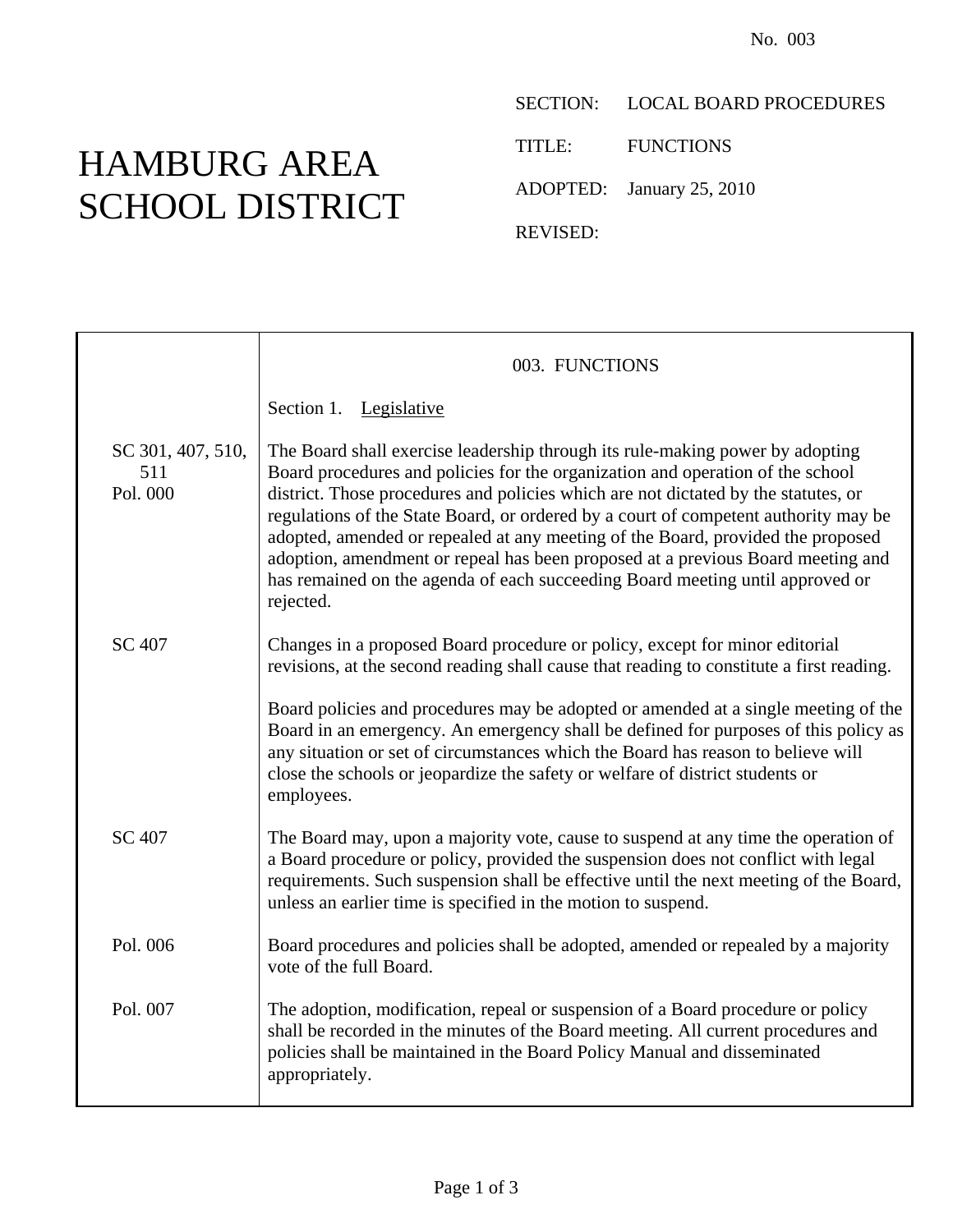## 003. FUNCTIONS - Pg. 2

|                                   | Section 2. Executive                                                                                                                                                                                                                                                                                                                                                                                                                                                                                   |
|-----------------------------------|--------------------------------------------------------------------------------------------------------------------------------------------------------------------------------------------------------------------------------------------------------------------------------------------------------------------------------------------------------------------------------------------------------------------------------------------------------------------------------------------------------|
| SC 508, 1001,<br>1081             | The Board shall exercise its executive power by the appointment of a district<br>Superintendent, who shall enforce the statutes of the Commonwealth, the regulations<br>of the State Board of Education, the policies of the Board, and all other applicable<br>laws and regulations.                                                                                                                                                                                                                  |
| SC 510<br>Pol. 000                | The Superintendent shall be responsible for implementing Board policies and<br>establishment of administrative regulations for the operation of the school district<br>that are not inconsistent with state and federal statutes or regulations; are dictated by<br>the policies of this Board; are binding on district employees and students when<br>issued; and shall be submitted to the Board for review. The Board reserves the right<br>to alter or rescind any such administrative regulation. |
|                                   | The Board reserves the right to review and to direct revisions of administrative<br>regulations when it considers the regulations, to be inconsistent with Board policy or<br>district practices. However, the Board shall not adopt administrative regulations<br>unless required by law or requested by the Superintendent. Such adoption and/or<br>amendment of administrative regulations shall adhere to the policy for adoption and<br>amendment of Board procedures and policies.               |
|                                   | The Board delegates authority to the Superintendent to take necessary action in<br>circumstances not provided for in Board policy. The Superintendent shall promptly<br>inform the Board of such action. The Superintendent's decision may be subject to<br>review by the Board.                                                                                                                                                                                                                       |
| 65 Pa. C.S.A.<br>Sec. 1101 et seq | The Superintendent shall implement a procedure to inform Board members and<br>designated employees of their responsibility under the Ethics Law.                                                                                                                                                                                                                                                                                                                                                       |
|                                   | Whenever responsibility is delegated to the Superintendent or other administrator, it<br>is understood that such individual may designate a representative to act on his/her<br>behalf.                                                                                                                                                                                                                                                                                                                |
|                                   | Section 3.<br>Review                                                                                                                                                                                                                                                                                                                                                                                                                                                                                   |
| SC 510                            | The Board may assume jurisdiction over controversies or disputes arising within this<br>school district concerning any matter over which the Board has authority granted by<br>statute or where the Board has retained jurisdiction in contract or policies.                                                                                                                                                                                                                                           |
| 2 Pa. C.S.A.<br>Sec. 551 et seq   | In furtherance of its adjudicatory function, the Board may hold hearings in<br>accordance with law which shall offer the parties to a dispute, on notice duly given,<br>a fair and impartial forum for the resolution of the matter.                                                                                                                                                                                                                                                                   |
|                                   |                                                                                                                                                                                                                                                                                                                                                                                                                                                                                                        |